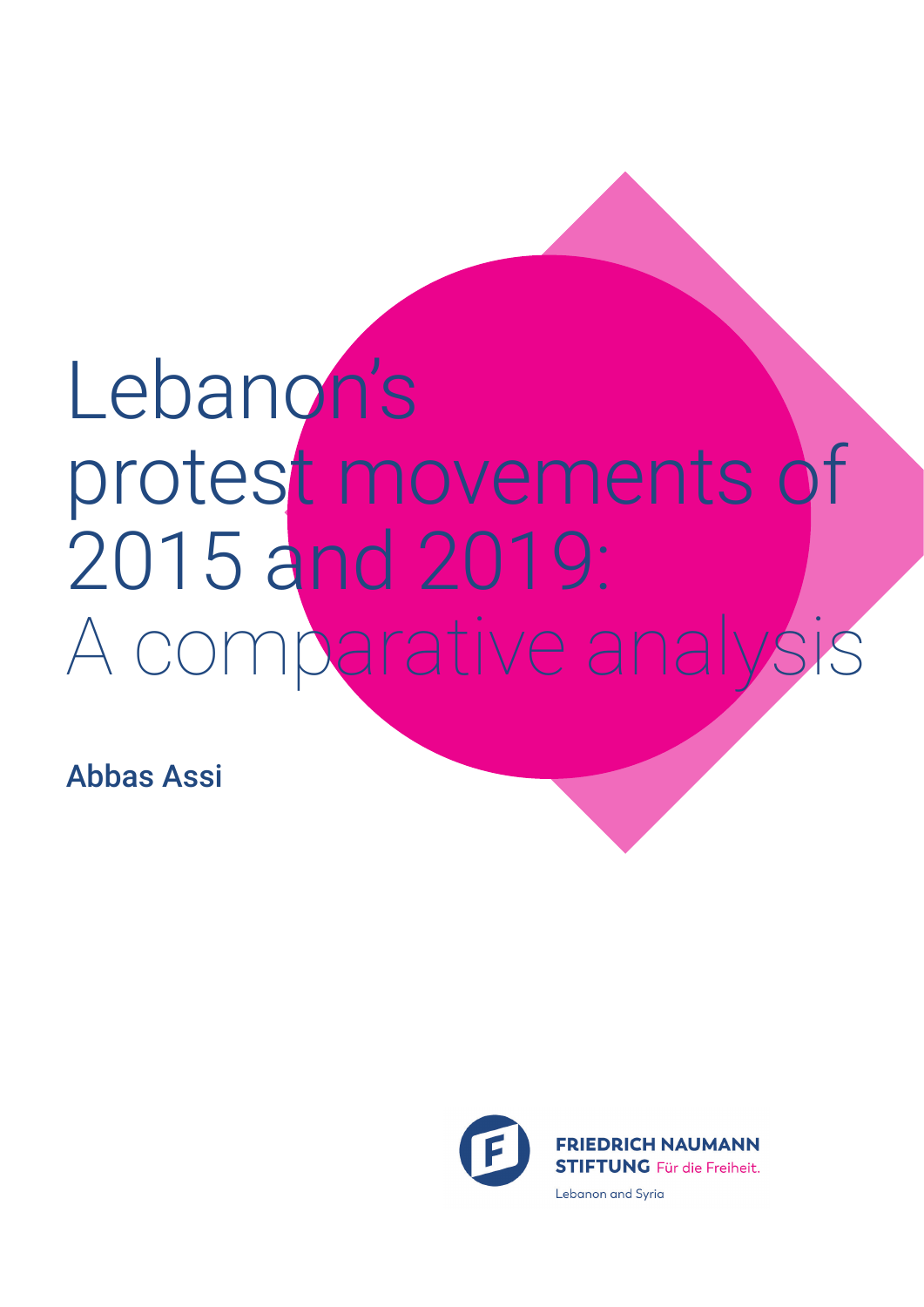### Introduction

The 2015 and 2019 protests were preceded by large protests, though smaller in numbers, in 2011. The developments in several Arab countries since 2011 raised the hopes of peoples across the Arab world to challenge the existing political regimes and push forward democratic reforms. Decades of repression were about to reach an end in 2011. These movements were either composed of repressed political parties which were prohibited from participating in the state institutions and parliamentary elections such as the Muslim Brotherhoods in Egypt or were civil movements which adopted a piecemeal approach to achieve their objectives<sup>1</sup>.

For the first time in the history of Lebanon, wide popular protests erupted in 2015 and 2019 demanding from the Lebanese political class to introduce genuine political and economic reforms. Tens of thousands of youths went into the streets of Beirut in 2015 after the rubbish clog the streets of the capital due to the failure of the government to find an environment friendly solution to the rubbish crisis. In 2019, the protests erupted after the deterioration of government services, dramatic increase in the inflation rate and collapse of the Lebanese currency. This pushed thousands of Lebanese from all sects to protest in public spaces and squares. It was the first time the protests were dispersed in all Lebanese cities while previously they were mainly concentrated in Beirut. It is noteworthy that the leaders of those protests were not the traditional sectarian leaders. They were Lebanese youths who organized themselves on social media networks and went into the streets after a massive degradation in the government services during the last few years.

One of the main countries that were affected by these developments is Lebanon. As it is widely known, Lebanon is heavily sensitive to regional and international developments because of the close connections of the Lebanese political parties with regional and international players<sup>2</sup>. Thus, any change in the regional balance of power will be mirrored in Lebanon between the Lebanese parties<sup>3</sup>. In addition, the civil society movements in the country capitalized on these developments to encourage the Lebanese people to protest against the existing political structure and parties and call for deep structured reforms in the existing political system.

Abbas Assi holds a PhD in international relations from the University of Leeds, UK. The domain of his study is Middle East politics, incorporating the study of the democratization process, Islamic movements, ethnic politics and state formation. He is the author of "Democracy in Lebanon: Political Parties and the Struggle for Power since Syrian Withdrawal" (I.B. Tauris, 2019, 2016 (paperback edition)). Assi also published several academic and newspaper articles and several research reports.

### **Abstract**

This research aimsto provide a comparative analysis of the 2015 and 2019 protest movements. It seeks to explore why the civil society movements in Lebanon were not able to exert pressure on the sectarian parties to combat corruption and to introduce institutional reforms to improve the socio-economic services of the government institutions and genuine political reforms. It will argue that the intersection of internal and external factors led to the failure of the civil society movement in Lebanon. As the following discussion will show, the internal factors involve the inability of the protest movements to develop a clear political and economic program and strategy, and assign a leadership which had impact on their ability to mobilize followers and agree on the organization of protests and strikes. The external factors involve the sectarian parties which were able to play two main roles to weaken the movements. Firstly, the parties used the state security apparatus and violence to quell the protests. Secondly, they manipulated the movements by supporting them and manipulating their endeavor to reform the political system. In doing so, the sectarian parties aimed to improve their popularity. This intersection of internal factors (i.e., absence of leadership, and political and economic program) and external factors (sectarianism and political parties) led to their failure.

This research proceeds as follows. It will firstly explore and discuss the civil society in Lebanon. Secondly, it will proceed in the following two sections to explore and analyze why the protest movements in 2015 and 2019 were not able to achieve their objectives and exert pressure on the political class to combat corruption and introduce institutional reforms.



The 2015 and 2019 protest movements represented a new hope for the Lebanese to reform the political system and combat corruption in state institutions. However, both movements faced obstacles and were not able to obtain their objectives. This research seeks to explore why the civil society movements in Lebanon were not able to exert pressure on the sectarian parties to introduce genuine political and socio-economic reforms and to combat corruption. It will argue that the intersection of internal and external factors led to the failure of the civil society movement in Lebanon. The internal factors involve the inability of the protest movements to develop a clear political and economic program and strategy, and assign a leadership which had impact on their ability to mobilize followers and agree on the organization of protests and strikes. The external factors refer to the sectarian parties which were able to play two main roles to weaken the movements. Firstly, the parties used the state security apparatus and violence to quell the protests. Secondly, they manipulated the movements by supporting them and manipulating their endeavor to reform the political system. In doing so, the sectarian parties aimed to improve their popularity.

*Keywords: Lebanon, Sectarianism, Protest, Civil Society Movements, Political Parties, Political and Economic Reforms.*

<sup>3</sup> Ohannes Geukjian, "Political Instability and Conflict after the Syrian Withdrawal from Lebanon," *The Middle East Journal* 68, no. 4 (2014).

<sup>1</sup> Farhad Khosrokhavar, "The Civil Sphere and the Arab Spring: On the Universality of Civil Society," in *Solidarity, Justice, and Incorporation: Thinking through the Civil Sphere*, ed. Peter Kivisto and Giuseppe Sciortino (Oxford and New York: Oxford University Press, 2015).

<sup>2</sup> Abbas Assi, Democracy in Lebanon: *Political Parties and the Struggle for Power since Syrian Withdrawal* (London: I.B. Tauris, 2016).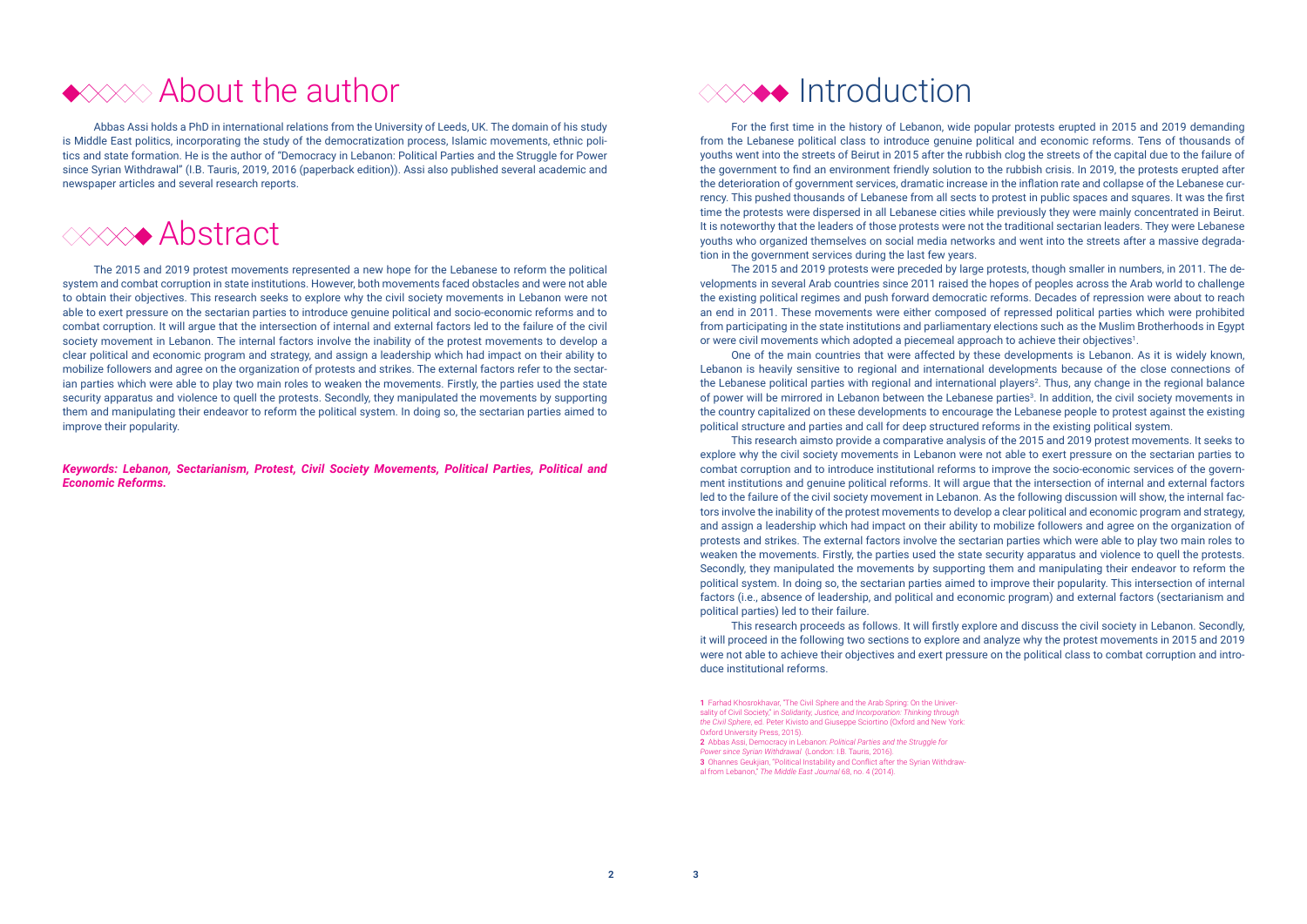# **<sup>≪→◆◆</sup> Civil society in Lebanon:** an overview

Historically, Lebanon had a vibrant and active civil society. The environment of political freedoms that the country enjoyed since its inception provided a fertile ground for the flourishing of civil society movements and associations. 'About 5,000 CSOs [Civil Society Organizations] are officially registered in Lebanon, with an average of some 200 CSOs established and registered every year. A study carried out in the year 2000 indicated that out of the 5,000 registered CSOs, approximately 700 are active on a regular and sustained basis'<sup>4</sup>. Their activities range from social and economic to cultural and political activities. Many of the existing associations receive external funding since the Lebanese government does not provide financial support on a regular basis<sup>5</sup>. The CSOs in Lebanon are very diverse including ethnic, family and alumni associations, clubs, federations (scouts, youths and student groups), branches of international associations, research centers, religious organizations, political parties, trade unions, and professional associations<sup>6</sup>.

The civil society movement in the country witnessed a prosperous stage. Before the civil war, it was active and accomplished several significant objectives. Karim Pakradouni, former minister and head of the Kataeb Party, argues that 'the popular movements are the ones that can bring about reforms, provided they are solidarity movements and agree on the basic lines of the political program. These movements were absent due to the civil war [because] the students [who composed its main members] joined the militias'7 . He mentions the formation of the Lebanese University as an example during the sixties and the seventies. He elucidates how the student protests, who were part of it, were instrumental in the formation of the university because the then political class was not convinced of the necessity of forming an official university affordable by all social classes $^{\text{\tiny{8}}}$ .

The important role of these movements and organizations has made it target for the sectarian political class. CSOs in general are subject to heavy intervention from the sectarian leaders because of their ability to criticize the political parties and to shed light on their role in spreading corruption and clientelism. '[S]ectarian elites use both formal and informal means to infiltrate what can be considered relatively minor civil society organizations (CSOs), thus preventing them from effecting political or socioeconomic change at the national level'9 . During the protests that erupted in 2011, political elites and party members maneuvered comfortably with the protests with the pretext that they hold the same views toward the sectarian system and the propagation of corruption<sup>10</sup>. The infiltration of sectarian leaders was not the only factor that influences the behavior of the CSOs. The international players often provide funding for these organizations on the condition that they adopt policies and views consonant with their political agendas, such as targeting Islamic movements' social milieu11.

- 9 Janine A. Clark and Bassel F. Salloukh, "Elite Strategies, Civil Society, and Sectarian Identities in Postwar Lebanon," *International Journal of Middle East Studies* 45, no. 4 (2013): 732.
- 10 Sami Hermez, "On Dignity and Clientelism: Lebanon in the Context of the 2011 Arab Revolutions," *Studies in Ethnicity and Nationalism* 11, no. 3 (2011): 530. 11 Ozlem Altan-Olcay and Ahmet Icduygu, "Mapping Civil Society in the Middle East: The Cases of Egypt, Lebanon and Turkey," *British Journal of Middle Eastern Studies* 39, no. 2 (2012).
- 12 Francesco Cavatorta and Vincent Durac, *Civil Society and Democratization in the Arab World* (New York: Routledge, 2011), 120-22.
- 13 Ersun N. Kurtulus, "'The Cedar Revolution': Lebanese Independence and the Question of Collective Self-Determination," *British Journal of Middle Eastern Studies* 36, no. 2 (2009); Rola El-Husseini, *Pax Syriana: Elite Politics in Postwar Lebanon* (New York: Syracuse University Press, 2012).
- 14 Carmen Geha, *Civil Society and Political Reform in Lebanon and Libya: Transition and Constraint* (London and New York: Routledge, 2016), 79.

After the Syrian withdrawal, the civil society movement in Lebanon witnessed three main milestones in 201115, 2015 and 201916. At the beginning of 2011, the Arab Revolutions erupted and set in motion a series of consecutive events, beginning with the toppling of the Tunisian regime of Ben Ali and the ongoing Syrian conflict. The eruption of the Arab Revolutions and their success in toppling the regimes in Egypt and Tunisia sparked wide popular protests in Lebanon calling for reforming the existing sectarian system. Bassel Abdullah, a leader in the Civil Society Movement party who was an active participant in the protests, argues that the protests in the Arab world prompted Lebanese youth to protest against the sectarian political system<sup>17</sup>. They considered it as an opportunity to rekindle the civil movement and its call to reform state institutions. However, the protests did not last for too long. Its retrogression was because of the internal divisions between the leaders of the protests over the Syrian conflict and its implications on the country, especially after it took a violent trajectory18. Another factor contributed to its failure was the slogan that the protestors raised 'The People Want to Topple the Sectarian System' which is far-fetched and it is not appealing to a large portion of Lebanese because it threatens the interests of their sectarian groups in the political system<sup>19</sup>.

Lebanon witnessed a rapid flourishing of civil society movements after the Syrian military withdrawal in 200512. During the Syrian period, the political freedoms in the country were severely limited13. 'Civic activism under Syrian tutelage was limited in scope and oppression was used in line with the Syrian policy of clamping down on any opposition'14. This affected the levels of political rights and civil liberties in the country due to the intervention of Syria and its domestic allies in the judiciary and media. The activities of these groups became more intense in

6 Karim El-Mufti, "Civil Society's Role in Security Sector Reform in Lebanon: An Asymmetric Partnership Despite a Growing Working Relationship with Security Services," *International Alert* (2015).

7 Interview with Karim Pakradouni, May 4, 2012, Beirut, Lebanon. 8 Ibid.

post-2005 period and in particular after the eruption of the Arab Revolutions.

The Lebanese economist, Kamal Hamdan, argues that the recent civil society movement in Lebanon was the first genuine attempt to reform the political system<sup>20</sup>. He argues that the eruption of the civil society movement protests in the country was 'a result of the failure of the government to carry out its basic functions, i.e., building public facilities, transportation infrastructure and services, redistributing parts of income through tax policies, establishing social safety nets, retirement and health protection systems, education and housing'21. The Lebanese sociologist, Ahmad Baydoun, accentuates the importance of Lebanon's civil movement: 'There are seeds for the formation of cross-sectarian forces such as civil forces. The development of these forces and their ability to harvest the support of the sects could lead to the opening of the horizon for a political solution [i.e., political reform]'22.



Four years after the 2011 protests, the rubbish crisis and its implications rekindled once again the civil movement in the country. The closure of the Naameh landfill in July 2015 which was used to hold the rubbish of the capital and its suburbs without providing an alternative plan led to the rubbish to clog the streets<sup>23</sup>. The accumulation of the waste on the streets with its environmental and health hazards prompted the public to protest and form several civil movements to exert pressure on the government, such as 'You Stink' and 'We Want Accountability' movements<sup>24</sup>. At later stages of their formation, they did not only call on the government to develop an environment friendly plan to the rubbish crisis, they also demanded reforming the political system and adopting a new electoral law and run the parliamentary elections on time25. The parliamentary elections were postponed twice since it was supposed to be held in the Spring of 2013. However, the government did not organize the elections until

<sup>5</sup> Noteworthy, the civil associations in Lebanon need the approval from the Ministry of Interior to be allowed to practice their activities in the country. According to the Lebanese law, the associations should submit a formal request to the government which will grant them the approval. According to Lebanese legislation, an association is defined by Article 1 of the 1909 Ottoman Law on Associations as 'a group of several persons permanently unifying their knowledge or efforts for non-profit objectives' (Lebanon's Associations Law (9-August, 1909), Article 1.). Some of the prominent CSOs in Lebanon are: Civil Movement for Electoral Reform (CCER), Lebanese Association for Democratic Elections (LADE), Lebanese Elections Assistance Project (LEAP) and Amel Association which aims to preserving the peaceful coexistence and the promotion of citizenship values.

<sup>4</sup> Khaldoun Abou Assi, "An Assessment of Lebanese Civil Society," (Beirut: CIVICUS, 2006), 26.

<sup>17</sup> Interview with Bassel Abdullah, July 4, 2018, Beirut, Lebanon. 18 Interview with Asaad Thebian, from the 'You Stink' movement, March 28, 2018, Beirut, Lebanon.

<sup>19</sup> Group interview with Wasef Al-Harakah, Hadi Mounla, George Azar and Ilham Moubark from 'We Want Accountability' movement, June 25, 2018, Beirut Lebanon.

<sup>24</sup> According to the corruption perceptions index published by Transparency International, Lebanon was ranked 149 out of 180 countries. Transparency

International, "Lebanon," Transparency International Organization, available on: https://www.transparency.org/country/LBN

<sup>25</sup> Gaja Pellegrini-Bettoli, "Lebanese Activists Raise a a Stink About Trash Crisis Government Paralysis," *Al-Monitor*, November 3 2015.

<sup>15</sup> Meris Lutz, "Lebanon: Thousands Rally against Sectarian Leaders," *Los Angeles Times*, March 20 2011.

<sup>16</sup> The protests in 2015 and 2019 are covered in this research because of their similarities in terms of their sizes, implications and the support that they enjoyed from all sects.

<sup>20</sup> Nidal Dawoud, "Al-Khabīr Al-'iqtisādī Dr. Kamal Hamdan: 'dam Nuduj Al-Wa'i Qad Yuhauwwal Al-hrāk 'ilā Fawdā [the Economist Dr. Kamal Hamdan: The Immaturity of Consciousness May Turn the Movement into Chaos]," *Anbaa Online Newspaper*, December 1 2015.

<sup>21</sup> Ibid.

<sup>22</sup> Interview with Ahmad Baydoun, April 21, 2012, Beirut, Lebanon.

<sup>23</sup> The Naameh landfill was closed because the inhabitants of the Naameh

area complained about its environmental and health hazards.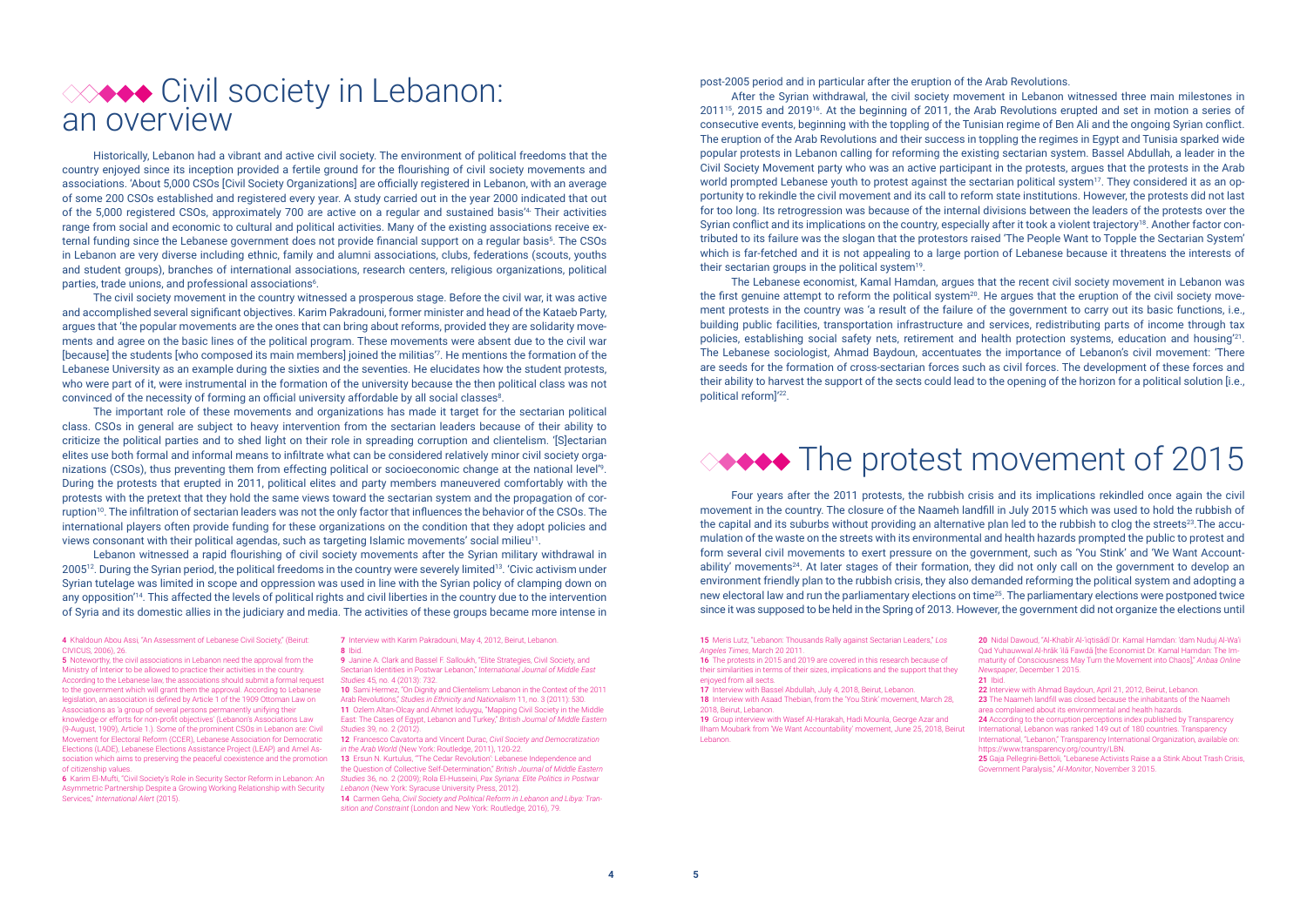2018, after the sectarian parties agreed on a new electoral law<sup>26</sup>.

The rubbish crisis coupled with a vacant presidential position and caretaker government prompted several youth figures active on social media (Facebook and Twitter) to organize themselves and protest against the government<sup>27</sup>. Bassel Abdullah argues that the people in 2015 protested with large numbers than 2011 because the rubbish crisis is a personal concern of every Lebanese citizen<sup>28</sup>. Asaad Thebian elucidates how the 'You Stink' movement born. At the early stages of the protests in 2015, it was not yet formed<sup>29</sup>. After few days of protesting they called themselves 'You Stink' movement in reference to the inability of the government to collect the rubbish from the streets, which publicly appeared in July 2015. In addition to the 'You Stink' movement, several movements and parties emerged and participated in the 2015 protests. They are very diverse and include members from the left and right wings. Bassel Abdullah sheds light on the secular students' movement which used to organize regular meetings under the auspices of the Civil Society Movement party, one of the first parties to participate in the protests<sup>30</sup>. The Youth Movement for Change was also an active participant in the protests. It is founded by Communists who were separated from the Lebanese Communist party in 2015. It participated in the civil society movements and protests in 2015 and was part of 'We Want Accountability' movement<sup>31</sup>. Nevertheless, the lawyer and activist, Hasan Bazzi, also claims that he was the first person to call for protesting when the rubbish started piling on the streets<sup>32</sup>.

In the 2016 municipality elections, the protest movement was not able to win the municipality elections in the capital and in general across Lebanon. Although the hegemony of the Future Movement, the main Sunni party,

The 2015 protest movement was able to achieve some limited objectives. For instance, it was the first time in the history of the country that the Lebanese political class approves the formation of a new ministry to combat corruption and ministry of woman affairs in the former government of Saad Hariri (2018-19)<sup>33</sup>. In addition, the political parties strikingly raised the issue of corruption and how to combat it<sup>34</sup>. Najib Mikati, former PM and Sunni figure from Tripoli, submitted to the parliament a draft law to cut down the salaries and quit retirement pensions of the Lebanese MPs<sup>35</sup>. The protest movement was able to expose the corruption in the government plan to solve the rubbish crisis. The Lebanese government declared that it will export the rubbish to Russia and signed a \$600 million contract with a company called Shinok and it paid \$10 million as a first installment. Hani Fayyad and Ahmad Hellani, both from 'We Want Accountability' movement, discovered after they contacted the Russian Ministry of Environment that it is a fake company and does not exist<sup>36</sup>. There was an implicit agreement between Lebanese politicians that the government will pay the full contract to Shinok and they will distribute the financial returns among them. Thus, they organized a press conference and exposed the scandal which eventually forced the government to cancel the contract.

27 The presidential position was vacant for about two years from 2014 until 2016, after the presidential term of Michel Suleiman ended and the political class was not able to agree on a new president until late 2016. 28 Interview with Bassel Abdullah, July 4, 2018, Beirut, Lebanon. 29 Interview with Asaad Thebian, March 28, 2018, Beirut, Lebanon. 30 Interview with Bassel Abdullah, July 4, 2018, Beirut, Lebanon.

The failure of the protest movement to win the elections can be explained with its internal weaknesses and the manipulation of the sectarian parties. Firstly, the absence of a unified electoral list can be explained with their inability to have an organizational framework<sup>41</sup>. Hassan Bazzi argues that the absence of a unified ideological vision toward the enmity against Israel and the Resistance contributed to the schism within the protest movement and the formation of two groups: 'You Stink' and 'We Want Accountability'<sup>42</sup>. Asaad Thebian admits that he was a proponent of discussing all conflicting issues and develop a clear vision of the future political system<sup>43</sup>. Ali Hammoud argues that there was a disagreement between the groups from the beginning. There were ideological divisions regarding political orientations and regional conflicts, such as the Syrian conflict<sup>44</sup>.

Nonetheless, the protest movement in 2015 was not able to achieve significant victories against the governing political class, including a new electoral law or the elimination of sectarianism. As the discussion below will show, the protest leaders were not able to take advantage of the massive protests that erupted in August 2015 to exert pressure on the political class to initiate genuine political and economic reforms. In terms of elections, the civil society movements faced setbacks. Although they were able to win the Engineering Syndicate elections in 2017 and Beirut Order of Engineers position<sup>37</sup>, they were not able to win the municipality elections and run the parliamentary elections in one electoral list.

Secondly, raising far-fetched slogans such as toppling the sectarian system sparked the fears of some Lebanese groups in particular the Christians who are afraid about their minority status in case sectarianism is eliminated. Al-Arabi Al-Andari, an activist in the civil movement and member in the Democratic Youth Union, argues that 'some [protest leaders] preferred to focus on the rubbish crisis, while others saw the crisis as an opportunity to carry broader slogans and demands, and reached the point of demanding the overthrow of the [sectarian] regime'45. 'Although many Lebanese show dissatisfaction with the sectarian nature of the political regime, their perceptions of the path toward political change in Lebanon remain diverse'46. Thirdly, it did not develop a unified strategy to face the pervasiveness of corruption. Hassan Bazzi differentiates between a strategy to face corruption and a strategy to face the political parties<sup>47</sup>. The former enjoys wide agreement between the Lebanese while the latter might lead to a division and lose some of its popularity because of sectarianism. Some of the protest leaders were proponents of naming the corrupt politicians and accusing them of corruption which was antipathetic to many Lebanese because of sectarianism and not all politicians are corrupt<sup>48</sup>.

26 Abdullah Abu-Habib, "Postponing Lebanon's Elections Assures Political Chaos," Al-Monitor, available on: http://www.al-monitor.com/pulse/politics/2013/05/lebanon-extension-parliament-elections-politics.html; Antoine Ghattas Saab, "West Fears Postponement of Lebanon's Elections," The Daily Star, May 28 2013; Abbas Assi and James Worrall, "Stable Instability: The Syrian Conflict and the Postponement of the 2013 Lebanese Parliamentary Elections," *Third World Quarterly* 36, no. 10 (2015).

31 Group interview with Ali Hamoud and Muhammad Hotiet, members in the political committee of the Youth Movement for Change, July 5, 2018, Beirut, Lebanon.

32 Interview with Hasan Bazzi, March 14, 2018, Beirut, Lebanon.

In the 2018 parliamentary elections, the civil society movement had 66 parliamentary candidates all over Lebanon and ran in two electoral lists. It was divided along political lines which reflected their contradictory political visions and had impact on their ability to mobilize followers. The first list was in Beirut first electoral district named 'We Are All Patriots' (Kullana Watani) composed from 'You Stink' movement and right-wing groups while the second electoral list in Beirut second electoral district named 'Voice of People', composed of leftists and 'We Want Accountability' movement. One candidate was able to win the elections, Paula Yacoubian, from Beirut first electoral district. Yacoubian is known for her close relations with the political class since she used to work in the Future Movement Television. The lawyer and activist, Wasef Al-Harakah, does not deny the fact that the 'We Are All Patriots' electoral list included figures close to the governing coalition40.

37 The Daily Star, "Jad Tabet Wins Beirut Order of Engineers Polls," The Daily *Star*, April 8 2017.

over the municipality in Beirut was shaken for the first time since the 1990s<sup>38</sup> because the civil society movement was able to gain high percentage of votes (40%)<sup>39</sup>, it was not able to defeat the sectarian parties electoral list.

Fourthly, there was a lack of trust between the groups. The leftists accused the right-wing groups of being funded from outside, in particular the US, and the right-wing groups considered that the left is in general demised, unorganized and extremist<sup>49</sup>. Fifthly, the abrupt emergence of some political parties and parliamentary candidates who were not part of the protest movement had impact on their ability to form coherent and credible electoral lists. Bassel Abdullah was surprised with the rise of Sabaa Party immediately before the parliamentary elections with candidates from the media industry with huge funding<sup>50</sup> Ahmad Hellani confirms the same point that figures like Paula Yacoubian and Raghida Durgham were not part of the protest movement and sought to

38 Nada Abdel-Samad, " 'intikhabāt Beirut: Taghūyyor Al-Mazāj Al-Sha'by [the Manicipality Elections of Beirut: A Change in the Public Mood]," 2016; Venetia Rainey, "Lebanon: Civil Groups Seek Change in Local Elections," 2016. 39 Bachir el-Khoury, "Lebanon's Civil Society Groups Gear up for 2018 Flections," *Al-Monitor*, June 19 2017.

40 Group interview with Wasef Al-Harakah, Hadi Mounla, George Azar and Ilham Moubark from 'We Want Accountability' movement, June 25, 2018, Beirut Lebanon.

41 Ibid.

Interview with Hasan Bazzi, March 14, 2018, Beirut, Lebanon. Interview with Asaad Thebian, March 28, 2018, Beirut, Lebanon. Group interview with Ali Hamoud and Muhammad Hotiet, July 5, 2018, Beirut, Lebanon.

33 Interview with Asaad Thebian, March 28, 2018, Beirut, Lebanon. 34 Ibid.

35 Said Tanouis, "Najib Mikati: Yaqtrah Mashrū' Qānūn Yan'kas 'layhī Salbīn [Najib Miqati Proposes a Bill That Reflects Negatively on His Interest]," *Russia Today Online*, available on: https://arabic.rt.com/middle\_east/934980- # رئيس حكومة لبناين أسبق يقرتح قطع رزقه ورزق زمالئه ونظرائه أجمعني.

36 Interview with Hani Fayyad, from 'We Want Accountability' movement, April 4, 2018, Beirut, Lebanon. Interview with Ahmad Hellani, from 'We Want Accountability' movement, March 6, 2018, Beirut, Lebanon.

<sup>48</sup> Group interview with Ali Hamoud and Muhammad Hotiet, July 5, 2018, Beirut, Lebanon.

<sup>45</sup> Yara Nahle, "Arabi Al-Andari: Lam Nakun Badilān Jaddiāīn [We Were Not an Earnest Alternative]," *Al-Modon Online*, July 23 2016.

<sup>46</sup> Tamirace Fakhoury, "Do Power-Sharing Systems Behave Differently Amid Regional Uprisings?: Lebanon in the Arab Protest Wave," *The Middle East Journal* 68, no. 4 (2014): 514.

<sup>47</sup> Interview with Hasan Bazzi, March 14, 2018, Beirut, Lebanon.

<sup>49</sup> Group interview with Ali Hamoud and Muhammad Hotiet, July 5, 2018, Beirut, Lebanon.

<sup>50</sup> Interview with Bassel Abdullah, July 4, 2018, Beirut, Lebanon.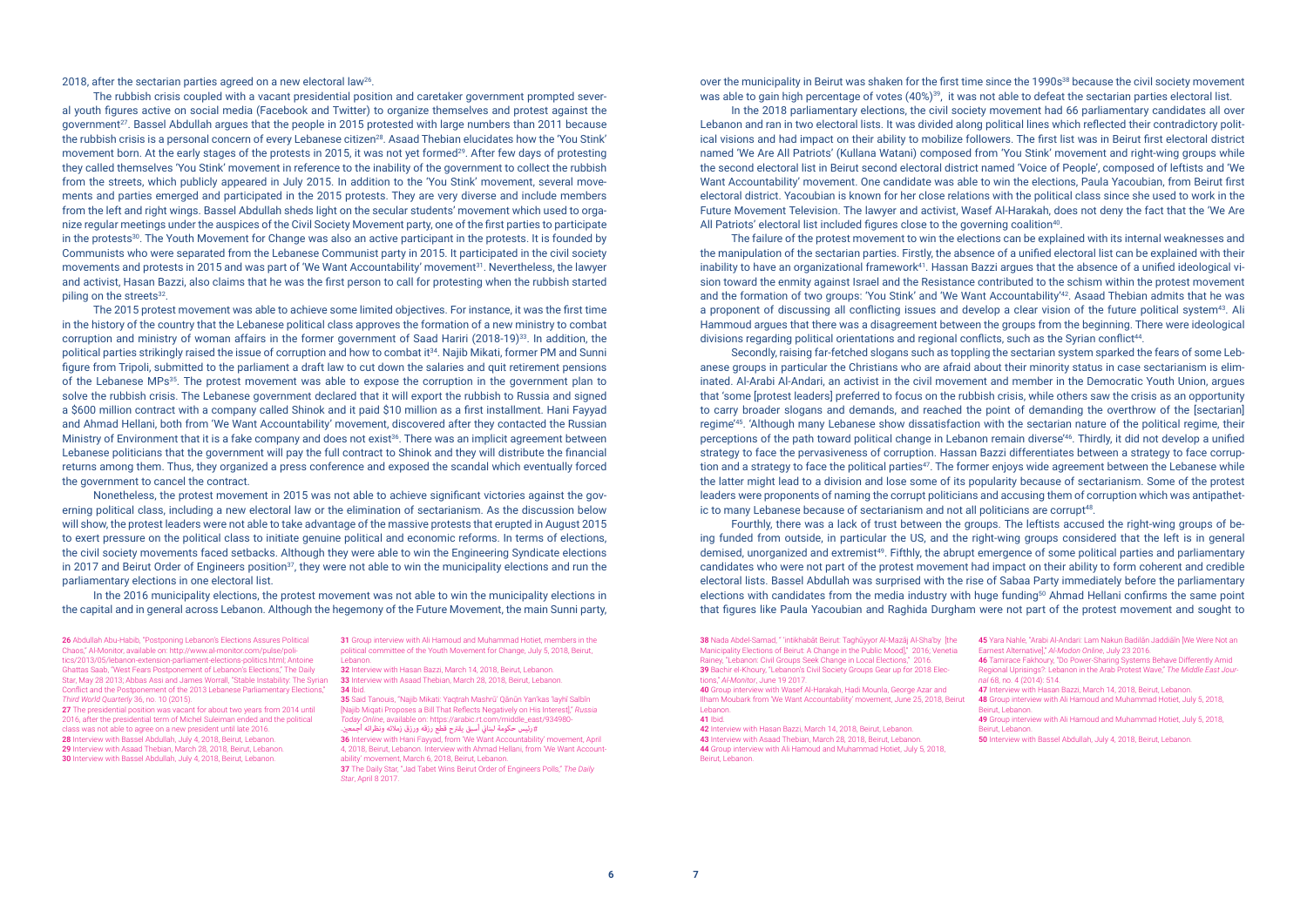run the elections in protest movement electoral list<sup>51</sup>. Hellani considered that these figures are close allies to the political class and the US and this run against their positions toward Tel Aviv and Washington. He admits that they were suspicious of people who were working with the US Embassy in Beirut and sought to distance them from the civil movement<sup>52</sup>. Sixthly, the absence of funding had impact on the ability of the protest movement to win the elections. Asaad Thebian argues that one of the factors that contributed to their weaknesses in the elections was the lack of funding. The media outlets conditioned their invitation upon the payment of \$30,000 for 30 minutes interview53. Seventhly, Ali Hamoud and Muhammad Hoteit stress the point that personal ambitions, such as the endeavor of some protest leaders to show off on media outlets and unilaterally lead the protests, had impact on the popularity of the protest movement and on the coordination between the groups<sup>54</sup>.

On their turn, the sectarian parties employed several approaches to weaken the protest movement and this had impact on the momentum of the protests and their ability to obtain their objectives. Firstly, they used the state security forces to quell the protestors and attempted to sue the protest leaders. Amnesty International reported that '[a]t least 343 people were treated for injuries and 59 more were hospitalized, according to the Red Cross, after protests on 22 and 23 August organized by the local "You Stink" civil society movement'55. Hamoud and Hoteit assert the same point that the state authorities reverted to violence to quell the protests<sup>56</sup>. Hani Fayyad claims that many businessmen and figures close to the political class and the Ministry of Environment sued him because of his attempts to expose their corruption<sup>57</sup>.

Secondly, they raised their fears about suicide bombs targeting the protests. Jumblatt warned the protestors of ISIS danger which might commit suicide bombs in the protests<sup>58</sup>. The Lebanese General Security issued a statement warning that the protests might include members from al-Qaeda<sup>59</sup>. Thebian denies these accusations and considered that they were fabricated to weaken the momentum of the protests and he accused the ruling parties of sending their thugs to assault the protestors<sup>60</sup>. Thirdly, some of the sectarian parties attempted to join the protests and raised their demands in an attempt to improve their popularity. Kataeb Party whose popularity declined significantly in recent years sought to join the protests. It participated in a protest denouncing the imposition of new taxes on middle and poor classes<sup>61</sup>. Fourthly, the sectarian parties sought to attract figures from the protest movement to join its electoral list, like Elfat Sabaa and Naameh Mahfoud<sup>62</sup>. Sabaa, an academic and member in the protest movement, joined the electoral list of Kataeb Party while Mahfoud who was head of the Private Schools Teachers Syndicate and staunch opponent of the ruling class, joined the electoral list of the Future Movement in the north.

### ◆◆◆◆◆ The protest movement of 2019

The 2019 protests erupted on October 17 after it was circulated that the government intended to impose a \$6 tax on the WhatsApp application service. Although the government revoked its decision, the protests did not end. There were several other factors that sparked the protests including high inflation rates, collapse of the Lebanese

- 51 Interview with Ahmad Hellani, March 6, 2018, Beirut, Lebanon. 52 Ibid.
- 53 Interview with Asaad Thebian, March 28, 2018, Beirut, Lebanon. 54 Group interview with Ali Hamoud and Muhammad Hotiet, July 5, 2018,

Beirut, Lebanon. 55 Amnesty International, "Lebanon: Security Forces Using Excessive Force

against Protestors Must Be Held to Account," *Amnesty International,* August 29 2015.

- 56 Group interview with Ali Hamoud and Muhammad Hotiet, July 5, 2018, Beirut, Lebanon.
- 57 Interview with Hani Fayyad, April 4, 2018, Beirut, Lebanon.
- 58 Ibid.

59 Interview with Asaad Thebian, March 28, 2018, Beirut, Lebanon. 60 Ibid.

61 Caroline Akkoum, "The Public Protests Return Back to Beirut against Tax Increase [Al-Muzāhrāt Al-Sha'biyya Ta'ud 'lā Beirut Tahat 'ounwān Rafd Zayādt Al-Darā'ib]," *Al-Sharek -Al-Awsat*, March 20 2017. 62 Interview with Hani Fayyad, April 4, 2018, Beirut, Lebanon.

currency which is pegged to US dollar, and weak government economic and social services. While the 2015 protests were limited in space and time, the 2019 protests were diffused in all districts and since October 2019, the country witnessed intermittent protests. As the discussion below will show, the movement suffered from internal weaknesses, and maneuvering and manipulation of sectarian parties in an attempt to steer the protests to serve their interests.

During the 2019 protests, several civil society movements emerged which were not known before October 17. It is notable that the majority of the movements that participated in the 2015 protests were not active in the 2019 protests. The 'You Stink' and 'We Want Accountability' movements were not leading the protests<sup>63</sup>. Tens of groups and movements participated in the protests, like Bank Youth Group, the Citizens in a State party founded and headed by the former minister Charbel Nahhas, defected members from Free Patriotic Movement (FPM), Kafeh Movement, Lihaqqi, The Youth Movement for Change, National Bloc, Beirut Madinati, Lebanese Communist Party, New Lebanese Party, Sabaa Party, Retired Army Soldiers Movement, Al-Bekaa Youth Movement, and National Coalition.

The 2019 protests achieved limited goals. The most evident was its ability to force Saad Hariri's government to resign after two weeks of the protests and form a new government from non-partisan members which was the first government of its kind since the end of the civil war in 1990. The independent Hassan Diab was able to form the new government on January 2020 which was composed of independents, including for the first time six women, named by the March 8 Coalition parties64. The civil society movements rejected to participate in the new cabinet and considered that it is part of the ruling political class and does not represent the protestors, although the President Michel Aoun called on them to form a delegation to negotiate with him their participation in the new cabinet.

The protest movement failed to achieve its objectives so far. For instance, it failed to impose on the government to restructure its national debt which is at 170% of GDP<sup>65</sup>, the third highest national debt to GDP in the world. Also, the protest movement failed to have influence on the formulation of the government financial plan to reform the banking sector, central bank, state financial policies and administrations<sup>66</sup>. which is the first of its kind since the end of the civil war. The financial plan is not yet implemented because of the political class attempt to foil it. Furthermore, the protest movement failed to prosecute the governor of the Central Bank of Lebanon (CBL), although the governor of CBL, Riad Salameh, had been heavily criticized by the protestors because of his erroneous fiscal and monetary policies, and providing low interest loans to politicians and media outlets to cover his failed and corrupt policies<sup>67</sup>. Several small protests were organized next to the CBL in Hamra compared to the large protests organized in Downtown Beirut<sup>68</sup>. The organizers of the CBL protests accused the leaders of the protests in Downtown Beirut of having a political agenda and attempting to avoid their criticism against CBL and Salameh although it is blamed for the collapse of the Lebanese currency.

One of the approaches to investigate the CBL and Salameh policies is to initiate the process of the financial forensic audit which the protest movement failed so far to impose it on the ruling class. The financial forensic audit did not reach a conclusion yet because the political class is stalling its process. Although the government signed an agreement with the consultancy company, Alvarez & Marsal, to conduct the financial auditing of the CBL accounts, Salameh rejected the collaboration with the company with the pretext that the contract runs against the

66 PCM, "Address by He Prime Minister Hassan Diab Announcing the Government's Financial Plan," President Council of Ministers Office, available on: http:// www.pcm.gov.lb/Library/Files/Address%20of%20PM%20Hassan%20Diab%20 April%2030%202020.pdf.

<sup>67</sup> Hicham Safieddine, "Masrif Hākim Lubnān: Al-Hayba Wa Al-Haymana [the Bank of Lebanon's Governor: Prestige and Dominance]," *Al-Akhbar*, October 28

<sup>68</sup> I participated in the protests next to CBL which were mainly organized by leftists. The media played an influential role in the protests. Due to the relationship between the media industry in Lebanon and the political class, it was eclectic in its coverage of the protests and the hosting of protest leaders. It sought to defend the CBL and its governor and divert the public attention against Hezbollah and FPM.

<sup>63</sup> 'We Want Accountability' movement is not active on Facebook since March 2018. Available on: https://www.facebook.com/BadnaNhaseb, viewed on: 13-2-2021.

<sup>64</sup> The March 4 Coalition is a pro-Hezbollah coalition which won the majority of parliamentary seats in 2018 elections. The March 14 Coalition was formed after the assassination of former PM Rafik Hariri in 2005. It stood against Hezbollah and the Syrian regime. For a further and deep discussion about the divisions that Lebanon witnessed since 2005 see: Assi, *Democracy in Lebanon: Political Parties and the Struggle for Power since Syrian Withdrawal.* 65 DW, "Lebanon to Default on Debt Amid Financial Unrest," *Deutsche Welle*, March 3 2020.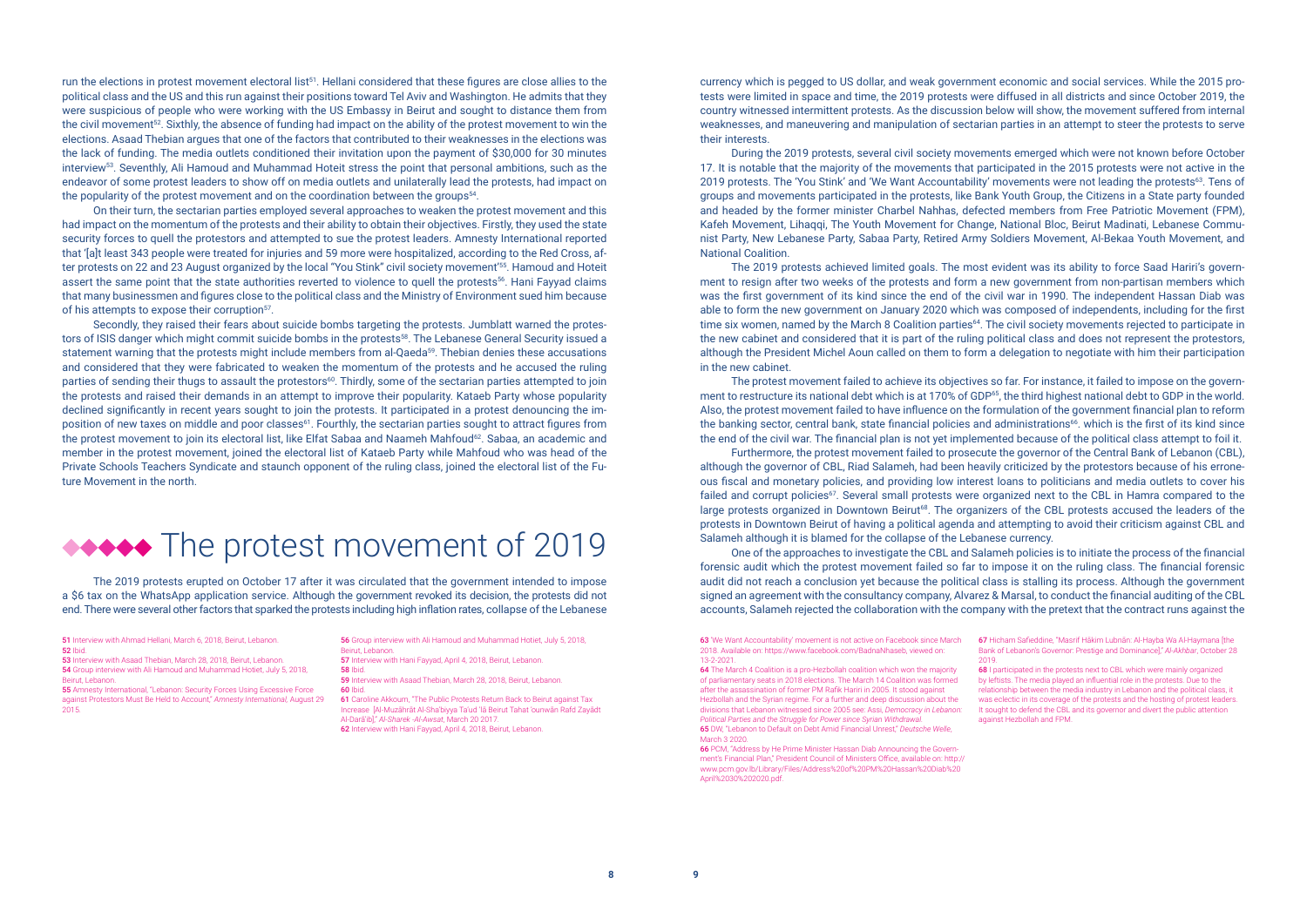banking secrecy law in Lebanon<sup>69</sup>. Thus, the Lebanese parliament passed a law in December, 2020, 'to lift banking secrecy for one year in a move that could clear the way for a forensic audit of the central bank, a key condition for foreign aid that has hit a roadblock'70. The protest movement also failed to force the parliament to legislate capital control to stop the smuggling of foreign currency from the country. It is rumored that the Lebanese politicians smuggled billions of dollars outside the country after the October protests.

Further to the abovementioned failures, the protest movement failed to take advantage of the implications of Beirut Sea Port explosion to exert pressure on the ruling class. The Beirut Sea Port explosion on August 4, 2020, caused the death of about 200, maiming thousands, and damage worth of about \$4.6 billion. It was due to the existence of about 2,750 kg of explosive ammonium in one of its depots for about six years. The explosive material was left in the sea port without basic safety measures<sup>71</sup>. A large protest was organized in Downtown Beirut on August 8 against the political class recklessness. The implications of the explosion led eventually to the resignation of Diab cabinet in August 2020. Ironically, Saad Hariri who was forced to resign after October protests was renamed once again as designated PM72. Since the resignation of Diab in August the political class was not able to form a new government although the inflation rate is increasing dramatically and the Coronavirus pandemic left significant implications on the health and economic sectors. Noticeable, the protest movement had no influence on the nomination of the designated PM and was not able to accelerate the investigations of the sea port explosion which did not reach an end yet<sup>73</sup>.

Secondly, the absence of a strategy on how to deal with the political class had a retroaction impact on the protest movement. The protest leaders rejected the negotiation with the political class and demanded its resignation without providing alternatives. This decision had detrimental effects on the movement. The current political class is still dominating the parliament and government, and constitutionally it is the only party that is able to form the government and elect the president. The rejection of the protest leaders to negotiate with the political class led eventually to their exclusion from Diab cabinet and thus overseeing the government policies and its earnest to implement reform policies<sup>74</sup>.

Thirdly, the absence of a unified leadership of the protest movement with a political and economic program have weakened its political position and made it prone to sectarian manipulation. The groups and parties that organized the protests eschewed the formation of a leadership in fear of the eruption of divisions between the protestors<sup>75</sup>. Like the 2015 protest movement, they had divisions on essential issues. At the political level, they

> **78 ICG**, "Pulling Lebanon out of the Pit" (Brussels: International Crisis Group, 2020), 3-4. Kareem Chehayeb, "Army and Protesters Face Off over Roadblocks as Lebanon Continues to Boil," *Middle East Eye*, October 23 2019.

The above failures can be explained with the 2019 protest movement internal weaknesses. Firstly, the withdrawal of the Shia from the protests was detrimental to the movement and its ability to achieve its objectives. It also undermined its credibility as a cross-sectarian movement. During the first week of the protests in October 2019, Hezbollah expressed its cautious support to the movement and it warned the protestors of foreign intervention in the protests and the manipulation of sectarian parties. However, the party changed its position and called on its supporters to withdraw from the protests. Hezbollah justified its position by claiming that there are parties which are attempting to divert the protests and pit the protestors against the supporters of the Resistance to spark sectarian agitations. The party decision came after the clashes erupted between party supporters and protestors over the latter accusation of Sayyed Hassan Nasrallah of being corrupt. The Shia overwhelmingly complied with its decision.

74 Abbas Assi, "Lebanon's Protest Movement Needs New Strategy to Keep People's Support," *The Globe Post* 2020.

disagreed on the legitimacy of the Resistance, Hezbollah's armed wing, the relations with Damascus, the status of Syrian refugees, and the elimination of sectarianism. At the economic level, they had divisions regarding the economic policies (neoliberal policies, privatization, etc.), the role of central bank and the banking sector. The absence of a unified leadership opened the doors for external manipulation. For instance, the absence of a clear decision from the protest leaders regarding road blocking led the sectarian parties to organize road blocking under the name of the protestors to exert pressure on their opponents. What augmented the people's anger is that road blocking worsened further the economic conditions and witnessed intermittent violent conflicts between the protestors and the citizens.

73 The implications of the Coronavirus pandemic on the movement were detrimental and they affected its ability to secure the sustainability of the protests. Although the pandemic worsened further the economic and social conditions of the Lebanese, the protest movement was not able to organize new protests and sit-ins. The only major protest organized during the pandemic was on August 8 denouncing the Beirut Sea Port explosion and was not up to the expectations of the leaders of the protest movement because of its small number. Although the explosion left devastating impacts, the Lebanese people was not enthusiastic to participate in the protest because of their fears of the pandemic and their disappointment from the protest leaders to assign a unified leadership and develop its political and economic program.

What further increased the doubts of the protestors is that the majority of the abovementioned groups and parties are not popular and there are doubts about their funding. These groups sought to speak on behalf of the protestors. The majority of the above movements were not known for the Lebanese and they started to mushroom during the protests. They provided limited information about themselves to the public. In Downtown Beirut, the civil society movements organized panel discussions with modest equipment, except for some movements, like Sabaa Party, which was able to install a large podium equipped with lighting and audio systems. Such expensive equipment brought by a new and nascent party raised the doubts of the Lebanese about its goals from participating in the protests. As mentioned above, Bassel Abdullah raised doubts about Sabaa Party and its financial sources.

The sectarian parties on their turn sought to manipulate the protest movement and directed it against their opponents. Hariri's resignation after the October protests was not solely aimed to comply with the protestors' demands. He, however, sought to improve his popularity within the Sunni community and to join the opposition because the Future Movement and its March 14 Coalition allies are a minority in the parliament and cabinet<sup>76</sup>. By his resignation, he sought to isolate the governing coalition in the face of protestors, in particular FPM and Hezbollah<sup>77</sup>. In addition to Saad Hariri's resignation and bid to improve his popularity, the Lebanese Forces Party (LFP) and Kataeb parties called on their supporters to participate in the protests without raising party chants<sup>78</sup>. Their supporters played an essential role in the protests and road blocking in Jal Al Dib area, northern Beirut. The position of those two Maronite parties can be explained with their bid to topple, or at least weaken, the FPM and its leader, the current president Michel Aoun, especially as the people's anger was heavily directed against Jubran Bassil, Aoun's son-in-law. The Druze leader Walid Jumblatt also sought to manipulate it and levelled heavy criticism against the governing coalition in an attempt to absorb the Druze community anger and frustration from the ruling elites' failure to improve the economic conditions<sup>79</sup>. In addition, the deteriorating economic conditions usually compel the Lebanese to revert to their sectarian leaders for economic and social services<sup>80</sup>. This dissuaded many Lebanese citizens from participating in the protests.

After the sea port explosion, several MPs resigned in protest in an attempt to increase their popularity after its deterioration since October 2019. Their resignation was not welcomed by the protestors. For instance, the deputies Paula Yacoubian, Marwan Hamada, a member in the Progressive Socialist Party (PSP), defected deputies from the FPM, and the Kataeb Party MPs, resigned. However, their resignation was not widely welcomed by the protestors because Yacoubian has close connections with the Future Movement and the political class in general, and the rest of the resigned deputies are part of the ruling class. The LFP expressed its intention to resign from

75 One of the panel discussions which I attended organized by leftists in Downtown Beirut was canceled because of the attempt of Future Movement supporters to interrupt it. The panel discussion was aimed to discuss the corrupt policies of former PM Rafik Hariri by the journalist Radwan Mortada. The intervention of Future Movement protestors led the security forces to interfere and ask the organizers to cancel it. There were fears that it might morph into violence.

71 Abbas Assi, "Sectarianism and the Failure of Lebanon's 2019 Uprising," *Insight (Middle East Institute - NUS)*, December 15 2020, 3-5. 72 Ibid.

<sup>76</sup> Assi, "Sectarianism and the Failure of Lebanon's 2019 Uprising." 77 Ibid.

<sup>80</sup> LCPS, "Why Did the October 17 Revolution Witness a Regression in Numbers?" *Lebanese Center for Policy Studies*(2020), available on: http://lcps-lebanon.org/ agendaArticle.php?id=199.

<sup>69</sup> Reuters Staff, "Lebanese Parliament Agrees to Lift Banking Secrecy for One Year," *Reuters*, December 21 2020. 70 Ibid.

<sup>79</sup> Maysam Rizk, "Jumblatt: Muntafidon 'ala "Ssulta"... Wa Al-Intifāda [Jumblatt: We Are Uprising against Political Authority... And Intifada]," *Al-Akhbar,* October 17 2020.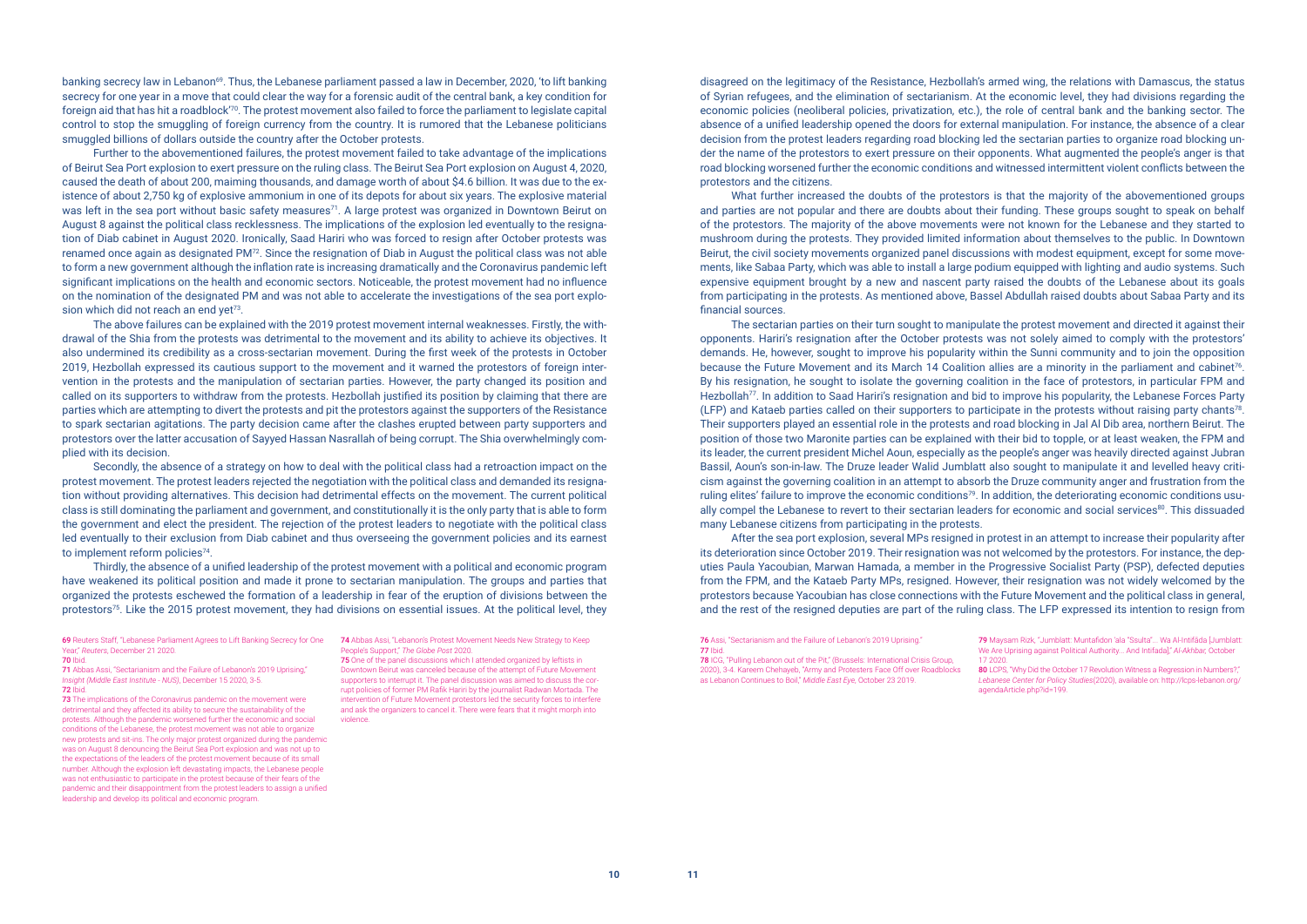the parliament in case its March 14 Coalition allies resigned in an attempt to outbid its opponents and allies.

The absence of a powerful Sunni leadership since the assassination of former PM Rafik Hariri in 2005 had left deep implications on the community and their anger toward the political class, in particular in Tripoli, which is overwhelmingly Sunni<sup>83</sup>. In a multi-sectarian society like the Lebanese society, a sect without a unified and robust leadership could create a sense of weakness and vulnerability and inculcate the sense of insecurity. The importance of the leadership is that it is able to advance the interests of the sect while the existence of several weak leaders might lead them to compromise community interests. The Sunnis feel deprived and oppressed since their inter-sectarian opponents like the Shia has a unified leadership (Hezbollah-Amal Movement alliance) and able to impose its policies<sup>84</sup>. The Lebanese sociologist Ahmad Baydoun, calls this behavior 'mirror language'<sup>85</sup>. The failure of Saad Hariri to lead the Sunnis and improve their social and economic conditions led to the retrogression of his popularity. Another factor that contributed to their anger against Saad Hariri was his compromise with the most popular Maronite leader, Michel Aoun, which involved the nomination of Aoun to the presidency position in 2016 and Hariri to PM86. This compromise rekindled the old Sunni-Maronite conflict over state executive policies between the Maronite president and Sunni PM. The forced resignation of Saad Hariri after the eruption of the protests on October 17, 2019, inculcated further this sense of oppression and injustice. While Aoun and Nabih Berri, Speaker of Parliament, did not resign, Hariri, the main Sunni leader, was forced to resign to comply with the protestors' demands<sup>87</sup>.

An evident case study of the impact of the lockdown on the economic conditions and the manipulation of the sectarian elites and parties was Tripoli protests in 2021. During the lockdown caused by the spread of Coronavirus in January 2021, Tripoli witnessed another round of protests against the government policies causing the death of one of the protestors<sup>81</sup>. The pandemic worsened further the economic and social conditions in the disenfranchised city. According to Economic and Social Commission for Western Asia (ESCWA) study on Poverty in Tripoli which was prepared in cooperation with the United Nations Development Program (UNDP) and the Lebanese Ministry of Social Affairs, 'Tripoli is in general a poor city, with some "pockets of luxury". Of the city's residents, 57 per cent are deprived, and of these, 26 percent are extremely deprived, while 77 per cent are deprived in terms of the economic status factor, whereas 35 percent are deprived in terms of accommodation, 35 per cent in terms of health and 25 per cent in terms of education'82. The pervasiveness of poverty in the city provided a fertile ground for the protest movement.

It is noticeable that the protests in Tripoli were manipulated by political parties. It is rumored that the protests erupted in Tripoli because of the conflict between Saad Hariri and his eldest brother, Bahaa, over the leadership of the community<sup>88</sup>. Saad Hariri accused parties in sparking Tripoli protests which are seeking to advance their interests at the expense of the people's grievances. Ahmad Fatfat, a former MP for the Future Movement, claims that 'other parties have entered the game and are trying to politically take advantage of the disturbances to undermine Hariri in the city'89. The former PM Najib Mikati from Tripoli expressed his concerns that 'it is clear that certain parties are inciting people to take to the streets to make political gains'90. Bahaa is seeking to play a political role by manipulating the protest movement. He is attempting to depose his brother Saad from the leadership of the community and the Future Movement. He is adopting an 'opportunistic approach' through manipulating the failures of his brother to improve his community socio-economic conditions and outbidding him regarding

87 Assi, "Sectarianism and the Failure of Lebanon's 2019 Uprising" 3. 88 Kassem Marwani, "Hal Ta'khudh 'zmat Trāblus Shakl Al-Sīrā' Al-Musallah? [Does Tripoli Crisis Morph into a Violent Conflict?]," *Al Modon*, January 28 2021. 89 Rabih, "In the Face of Tripoli's Anger, Sunni Leaders Are Confronting a Community at Unease." 90 Ibid.

| 91 Najia Houssari, "Tension in Lebanon over 'Political Comeback' by Hariri<br>Brother," Arab News, May 11 2020.<br><b>92</b> Ibid. .<br><b>93</b> Ibid. | ۹۵ |
|---------------------------------------------------------------------------------------------------------------------------------------------------------|----|
|---------------------------------------------------------------------------------------------------------------------------------------------------------|----|

his relations with Hezbollah which he accuses of assassinating his father in 2005. He portrays himself as an honest politician and alternative to the existing political class. In his political statement published last May, Bahaa considered that after the end of the Coronavirus pandemic, the corrupt political class will return to govern the country which used sectarian language to 'steal our country's capabilities'91. He stated that '[t]here is no strong, responsible, honest or economically robust state to shoulder the burden of inspiring activity across the country'92. Bahaa supported 'the rightful demands' of 'the people's revolution against the system of corruption and illegal weapons'93. He indirectly criticized his brother, Saad, by stating that 'we will be quiet about your arms [in reference to Hezbollah's armed wing] and your party's violation of national sovereignty, if you are quiet about our deals and theft of public money'.

### $\leftrightarrow\bullet\bullet$  Conclusion

Given the nature of the Lebanese sectarian system and its robust and interwoven relations with the sectarian groups, the emergence of a civil society movement which can challenge the traditional sectarian political parties is considered a breakthrough. The civil society movement was able to represent a menace for the political class, probably for the first time in the history of the country. Following the protests in August 2015, Nabih Berri admitted that '[t]here would have been a revolution in Lebanon against the failures of the state if it were not for the country's sectarian nature'94.

However, both protest movements (2015 and 2019) did not attain significant achievements that can change the country political process. They were not able, for instance, to: 1) force the ruling class to formulate a new electoral law that is able to produce a new political class; 2) legislate capital control law to prevent the smuggling of the country foreign currency reserves; 3) prosecute the CBL and its governor although they are blamed for the currency collapse; 4) and initiate financial forensic audit due to the obstruction from the ruling class. The 2015 and 2019 protest movements faced several internal weaknesses: ideological divisions, lack of coordination and strategy to deal with the ruling class and leadership, and absence of political and economic programs.

These weaknesses were manipulated by the sectarian parties. They followed two main approaches to undermine the protest movement. Firstly, they sought to face the movement through employing the state security apparatus and violence to quell the protestors and dismantle their movement. There were fears among the movement leaders that there conflict with the state authority might cause bloodshed which many of them rejected and hesitated to go further with their conflict with the ruling class<sup>95</sup>. Secondly, the sectarian parties adopted cooptation to tame the movement through manipulating its objectives. The Kataeb Party is an evident example which sought to improve its popularity by participating in the protests, although it is one of the oldest sectarian parties in the country and participated in the Lebanese civil war (1975-90).

Nevertheless, the prospects of the protest movement to achieve its objectives are still high if it assigns a unified leadership, organizes itself and develops a clear political and economic program. The protest movement

86 Hussein Dakroub, "Aoun: My Political Pact with Hariri Remains Intact," *The Daily Star*, August 6 2018.

<sup>81</sup> France24, "Clashes over Lockdowns, Inequality Escalate in Lebanon's Tripoli after Protester's Death," *France24*, January 29 2021. 82 Adib Naameh, "Poverty in Tripoli," (Beirut: Economic and Social Commission

<sup>83</sup> For an analysis of the 2019 protest movement from a sectarian perspective see: Assi, "Sectarianism and the Failure of Lebanon's 2019 Uprising. 84 Mounir Rabih, "In the Face of Tripoli's Anger, Sunni Leaders Are Confronting a Community at Unease," *L'Orient-Le Jour*, February 02 2021.

<sup>85</sup> Interview with Ahmad Baydoun, April 21, 2012, Beirut, Lebanon.

in Western Asia, 2015).

<sup>94</sup> The Daily Star, "Sectarianism Pacifies Popular Revolt: Berri," *The Daily Star*, August 22 2015.

<sup>5</sup> Interview with Hassan Bazzi, March 14, 2018, Beirut, Lebanon, Interview with saad Thebian, March 28, 2018, Beirut, Lebanon.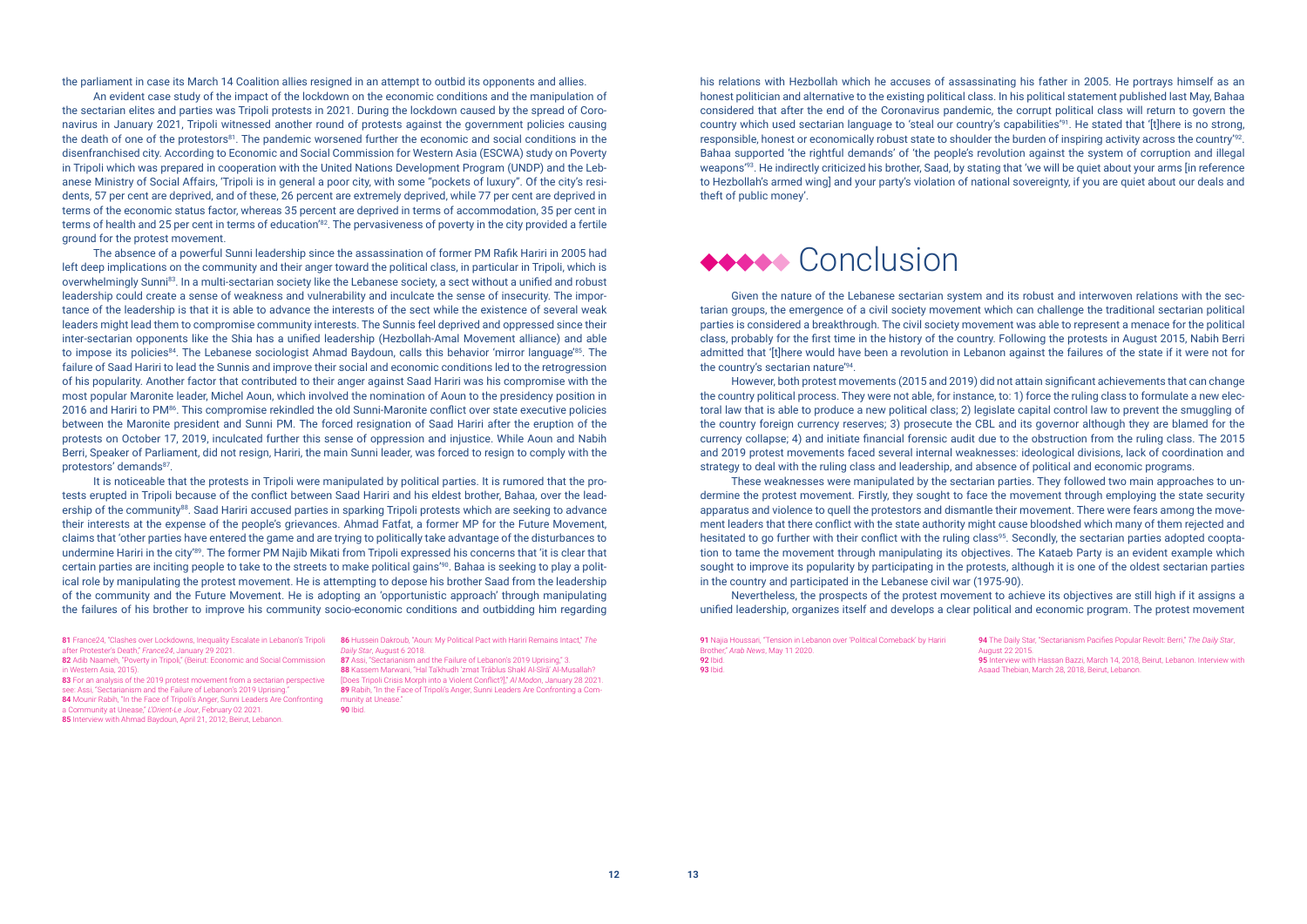can capitalize on the people's anger due to the continuous increase in the inflation rate and the devaluation of the Lebanese currency. The ability of the political class to solve the economic and financial crisis in the foreseeable future are bleak. The banking sector lost the trust of the Lebanese, the CBL reserves of foreign currency are decreasing and the prices of basic products, like bread, fuel and medicines, are increasing steadily. This cumulative anger of the public can be directed against the political class to force it to initiate political and economic reforms.

The first step toward improving the prospects of the protest movement to obtain its objectives is the formation of a unified leadership and a coherent coalition of protest groups. As discussed above, the absence of a unified leadership and a coherent coalition of protest groups undermined the credibility of the protest movement and made it prone to sectarian parties' manipulations to obtain their parochial interests. This has undermined the credibility of the protest movement and its ability to secure its momentum. The protestors questioned its ability to replace the existent political class and lead the transition period if it is not able to agree on a basic feature of any social movement which is the formation of a unified leadership and a coherent coalition.

The importance of a unified leadership is that it is able to set the steps needed to confront the political class and develop a clear political and economic program. There was confusion within the protest movement on how to confront the political class and which approaches should be adopted. Some of the groups advocated violence and road blocking while others proposed a peaceful strategy and organizing sit-ins and non-violent protests. This confusion and lack of clarity on the steps and approaches to face the political class dissuaded many Lebanese from participating in the protests although the socio-economic conditions are deteriorating, there is a rapid increase in the inflation rate and people's anger is augmenting.

Regarding the political program, the protest movement should develop a clear political and economic program. The protests are an expression of anger against the political class. However, this is not sufficient to exert pressure on the political class unless the protest movement develops a clear political and economic program that sets clear objectives. The protest movement should clearly clarify its position regarding several essential issues, including: 1) Which electoral law should be formulated and implemented in the next parliamentary elections? 2) Should the current political system be replaced with a non-sectarian system? And when and how? 3) Which economic and financial policies should the government adopt? 4) Should the government comply with the International Monetary Fund recommendations to privatize the public sector? 5) How to tackle the public debt and how to restructure it? How to restructure the banking sector? 6) How to tackle the failure of the electricity sector? And 7) Which plan should be implemented to solve the rubbish crisis?

One of the main challenges facing the protest movement is the next parliamentary elections in the Spring of 2022. The movement should organize itself as soon as possible to be able to provide a competent and robust competitor to the current political class. If the protest movement does not address the abovementioned factors (unified leadership, organizing itself and having a political program), it will most likely face failure and repeat its failed experience in 2018 parliamentary elections. The 2022 parliament is of paramount importance. Firstly, the next parliament will elect the next president in October 2022. Secondly, it will nominate the PM and give vote of confidence to government which will implement reforms and plans to solve the economic and financial crisis currently plaguing the country. Thus, the next elections are essential for the protest movement to be able to dominate the political system and reform the state institutions.

Therefore, the protest movement should keep its struggle buoyant to obtain its objectives, especially that the abovementioned factors cannot solely guarantee its success. This is because its success depends on internal factors as discussed above and on external factors as well. Doug McAdam argues that the success of social movements depends on the division of the political class which can capitalize on them to weaken it and replace it<sup>96</sup>. The current Lebanese political class is protected by two main factors: sectarianism, which is still shaping the political behavior of the Lebanese citizens, and external political support and funding, which manipulate the political parties to achieve foreign players' interests.

96 Doug McAdam, John D. McCarthy, and Mayer N. Zald, eds., Comparative Perspectives on Social Movements: *Political Opportunities, Mobilizing Structures, and Cultural Framings*, 9th ed. (Cambridge: Cambridge University Press,